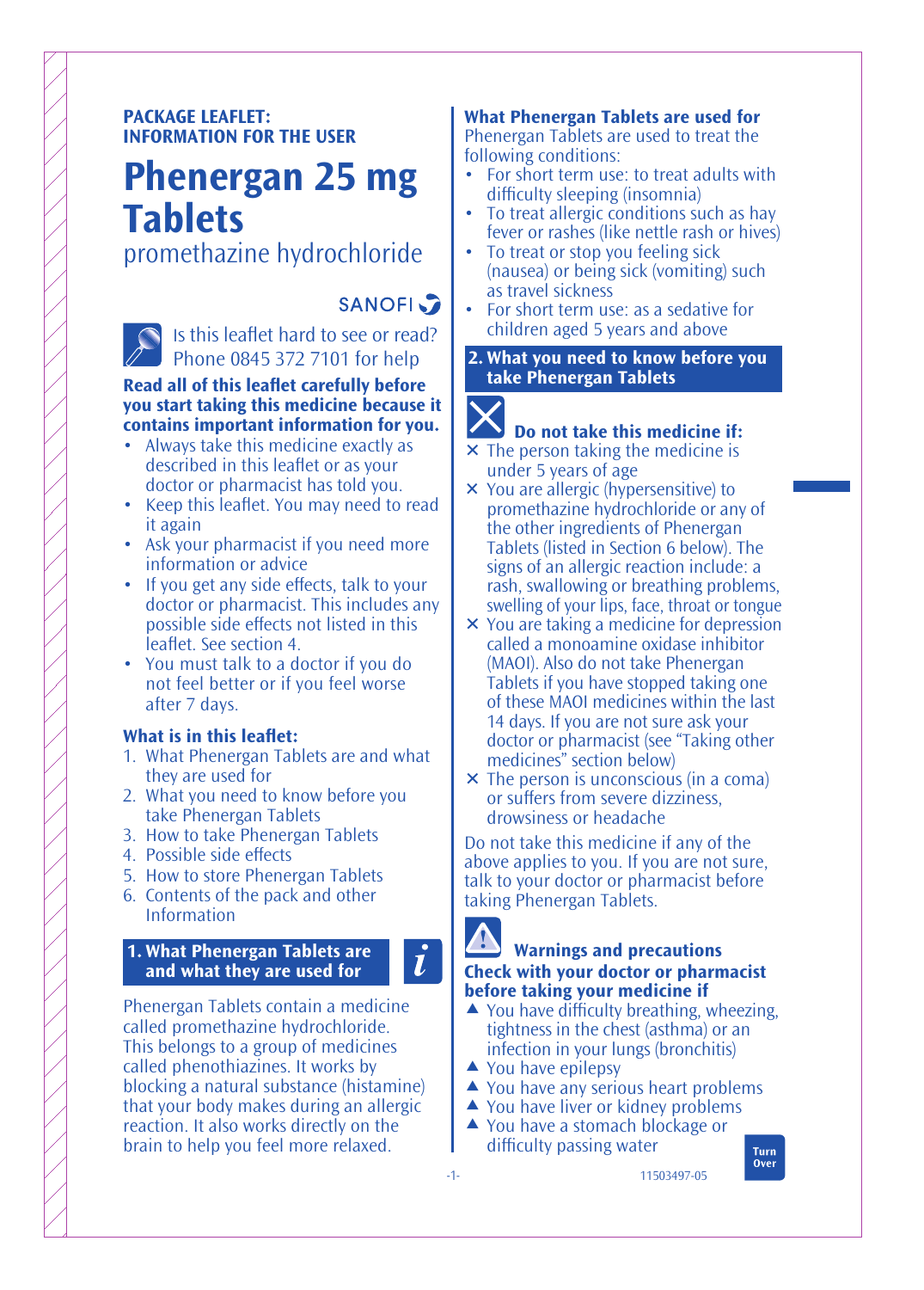- ▲ You have hearing problems
- ▲ You have increased pressure in the eve (narrow angle glaucoma)
- ▲ You have had something called Reve's Syndrome or possible Reye's Syndrome – signs include being sick and confused following a viral illness

If you are not sure if any of the above apply to you, talk to your doctor or pharmacist before taking Phenergan Tablets.

# **Other medicines and Phenergan Tablets**

Please tell your doctor or pharmacist if you are taking or have recently taken any other medicines. This includes medicines you can buy without prescription, including herbal medicines. This is because Phenergan Tablets can affect the way some medicines work. Also some medicines can affect the way Phenergan Tablets work.

#### **Do not take this medicine, and tell your doctor, if you are taking or have taken the following in the last 2 weeks:**

• Some medicines for depression called monoamine oxidase inhibitors (MAOIs). If you are not sure ask your doctor or pharmacist

# **Tell your doctor or pharmacist if you are taking any of the following:**

- Anticholinergic medicines includes some medicines used for irritable bowel syndrome, asthma or weak bladder. These can increase the risk of dizziness, dry mouth and blurred eyesight
- Medicines for depression (such as amitriptyline)
- Medicines to help you to sleep or feel more relaxed (such as diazepam or zolpidem)
- Medicines such as aspirin (for arthritis and pain in your joints). Phenergan Tablets may hide the side effects of these medicines

#### **Phenergan Tablets with food and drink**

Do not drink alcohol while you are taking Phenergan Tablets. This is because it can affect the way the medicine works.

#### **Pregnancy and breast-feeding**

Talk to your doctor or pharmacist before taking this medicine if you are pregnant, might become pregnant, or think you may be pregnant. Phenergan Tablets should not be taken 2 weeks before birth.

You should not take Phenergan Tablets if you are breast-feeding. This is because small amounts may pass into mothers' milk. This can be harmful to your baby.

If you are breast-feeding or planning to breast-feed, talk to your doctor or pharmacist before taking any medicine.

# **Driving and using machines**

You may feel drowsy or sleepy after taking this medicine or the morning after taking this medicine. If this happens, do not drive or use any tools or machines.

#### **Phenergan Tablets contains lactose:**

• This is a type of sugar. If you have been told by your doctor that you cannot tolerate or digest some sugars (have an intolerance to some sugars), talk to your doctor before taking this medicine

#### **3. How to take Phenergan Tablets**

Always use this medicine exactly as described in this leaflet or as your doctor or pharmacist has told you. Check with your doctor or pharmacist if you are not sure.

The amount you need to take depends on the reason you are taking Phenergan Tablets. The following information will help you to decide how much you need to take.

#### **Taking this medicine**

- Take this medicine by mouth
- Do not take for longer than 7 days. If your symptoms worsen or do not improve after 7 days talk to your doctor or pharmacist
- If you feel the effect of your medicine is too weak or too strong, do not change the dose yourself, but ask your doctor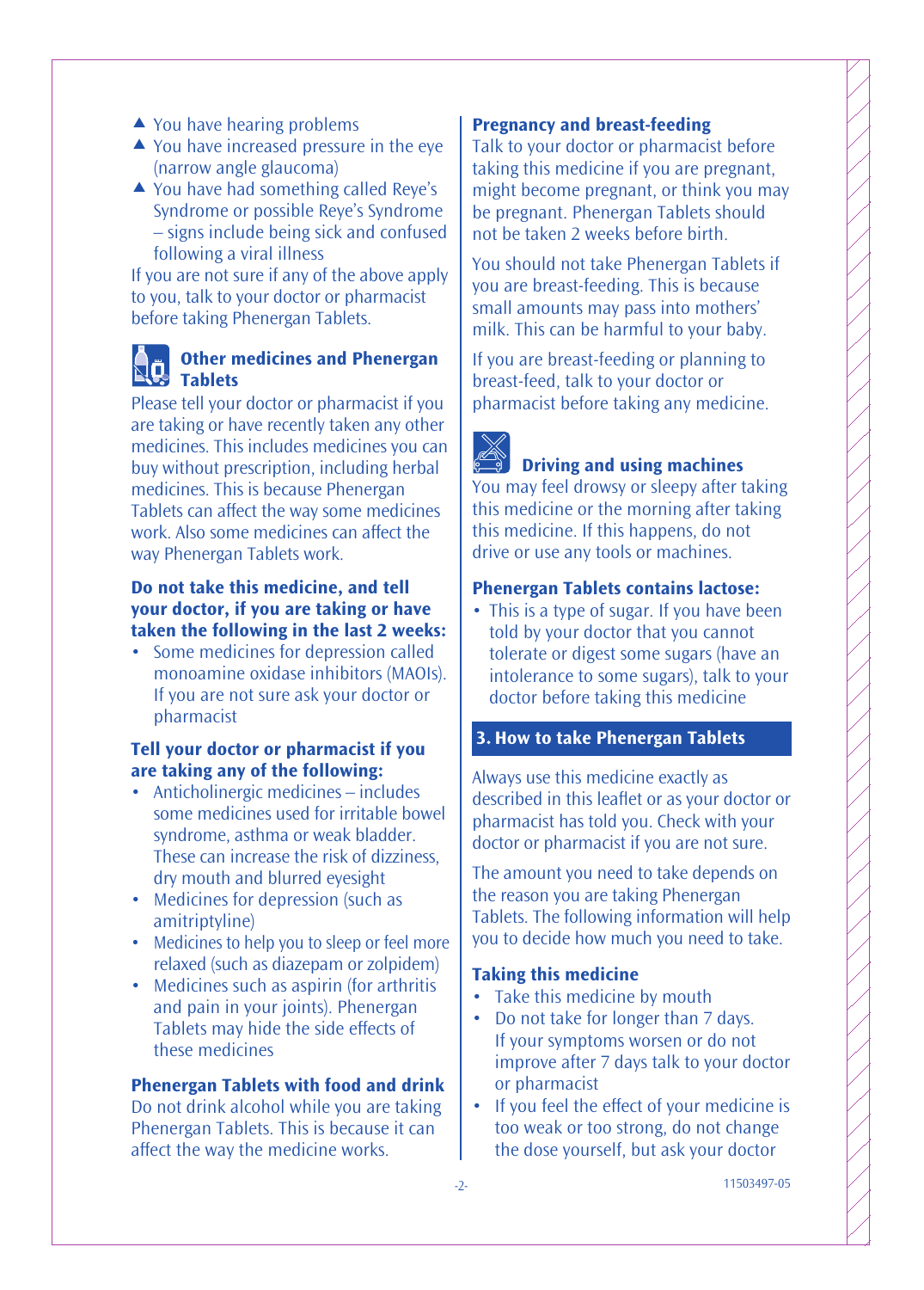# **For allergies (such as hay fever, rashes and hives)**

#### **Children 2-5 years:**

• Phenergan Elixir should be given in this age group

# **Children 5-10 years:**

- A single tablet (25mg) given at night
- DO NOT give more than 25mg each day

# **Children over 10 years and adults (including the elderly):**

- Start with one tablet (25mg) taken at night
- This may be increased to a maximum of one tablet (25mg) twice a day if necessary

#### **For treatment and prevention of feeling sick or being sick (such as travel sickness) Children 2-5 years:**

• Phenergan Elixir should be given in this age group

# **Children 5-10 years:**

• Phenergan Elixir or Phenergan 10mg Tablets should be given in this age group

# **Children over 10 years and adults (including the elderly):**

- A single tablet (25 mg) to be taken the night before the journey
- This may be repeated after 6-8 hours if necessary

# **As a short term paediatric sedative and for short term treatment of insomnia in adults**

# **Children 2-5 years:**

- Phenergan Elixir should be given in this age group
- **Children 5-10 years:**

• A single tablet (25mg) given at night **Children over 10 years and adults (including the elderly):**

• One or two tablets (25mg-50mg) taken at night

Use this medicine only as recommended. Do not exceed the recommended dose.

# **Exposure to sunlight**

Phenergan Tablets can make your skin more sensitive to sunlight. Keep out of direct sunlight while taking this medicine.

# **If you take more Phenergan Tablets than you should**

If you or your child takes more Phenergan Tablets than you should, tell a doctor or go to a hospital casualty department straight away. Take the medicine pack with you. This is so the doctor knows what you or your child has taken.

The following effects may happen: **In children:** Excitation, moving unsteadily or stumbling, uncontrolled writhing movements especially of the hands or feet, hallucinations, fits (seizures), loss of consciousness, uneven heart beat and breathing difficulties.

**In adults:** Feeling sleepy or drowsy, fits, loss of consciousness, uneven heart beat and breathing difficulties.

# **If you forget to take Phenergan Tablets**

Do not take a double dose to make up for a forgotten dose

- If you are taking Phenergan Tablets for an allergic condition - take your medicine as soon as you remember, then carry on as before
- If you are taking Phenergan Tablets for sedation or sleeping problems - miss that dose and take the next evening's dose as usual

If you have any further questions on the use of this product, ask your doctor or pharmacist.

# **Tests**

Taking Phenergan Tablets may affect the results of certain tests. These include some pregnancy tests and skin tests. Phenergan Tablets should not be taken at least 3 days before the start of a skin test.

# **4. Possible side effects**

Like all medicines, Phenergan Tablets can cause side effects, although not everybody gets them.